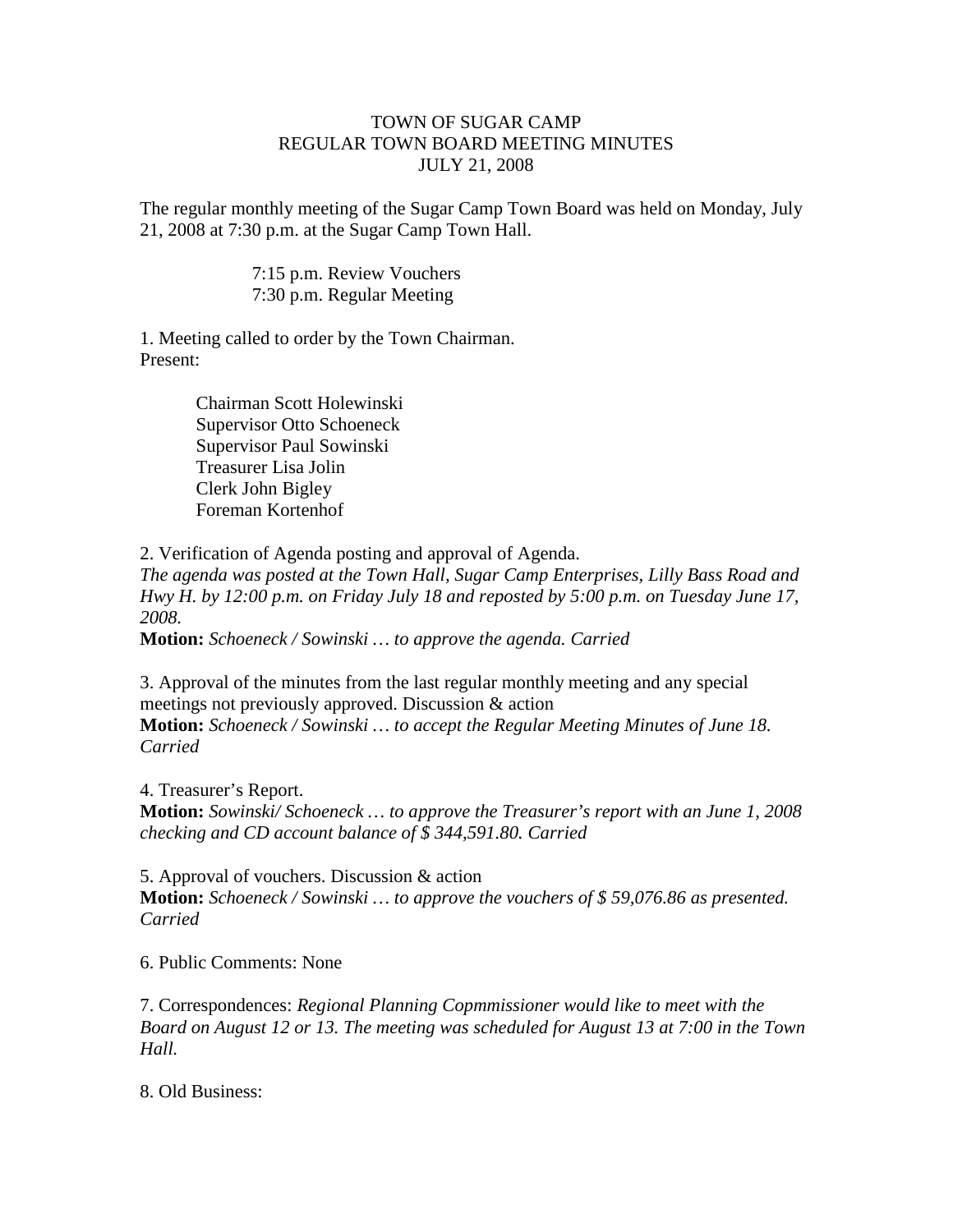1. Review the status of the new fire truck

**Motion:** *Schoeneck / Sowinski …to accept proposal from Pomasl Fire Equipment for the purchase of a Contender DX Pumper for \$207,985.00. A down payment of \$120,000.00 to be paid on July 21, 2008, and a balance of \$86,948.73 to be paid on January 1, 2010. There will be no interest charges. Deliver between September and October 2008. Carried*

*2. Request to change the date and times for Open Book and Board of Review*

*Todd Pauls, Town Assessor, has requested that the Open Book and Board of Review be moved to later in September.*

**Motion:** *Schoeneck / Sowinski …to set the Open Book and Board of Review new date to September 23. Open Book from 2 to 5 p.m. and Board of Review from 5 to 7 p.m. Carried*

9. New Business:

1. Chris Osterman, Candidate for Oneida County Treasurer

*There was a brief presentation from Chris Osterman, candidate for County Treasurer, as to her qualifications and reasons for running for the office.*

2. Josh Joslin, request for a sanitary easement on Arbutus Dr.

*Motion Schoeneck/Sowinski... to approve Josh Joslin's request for a sanitary easement on Arbutus Dr. Carried*

3. Consider a preliminary 5-lot subdivision for Eugene Kazmark and Mary Bruskotter Block D, Maple Grove Subdivision

**Motion:** *Holewinski/Sowinski …to approve the 5-lot subdivision with the following conditions:*

*1. Lot 1 must have a town approved driveway before construction.*

*2. Lots 2 & 3 shall have a joint driveway for the first 75 feet before separating.*

*These conditions are to be added to the Preliminary Plat. Carried.*

4. Consider a request for a Dog Ordinance at the Town Beach and Park